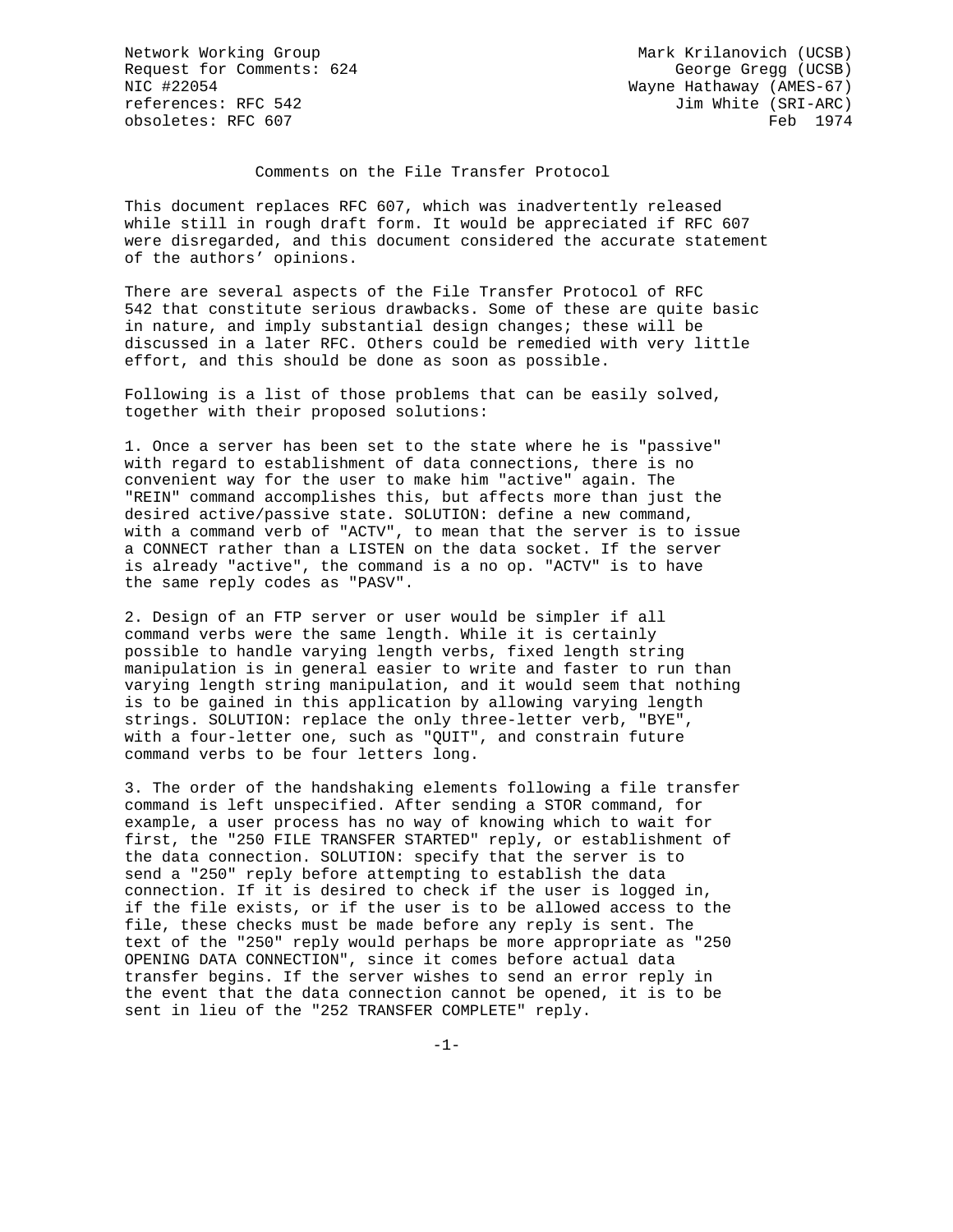4. Some hosts currently send an error reply on receipt of a command that is unimplemented because it is hot needed (e.g., "ACCT" or "ALLO"). Even though the text of the reply indicates that the command has been ignored, it is obviously impossible for a user process to know that there is no real "error". SOLUTION: require that any server that does not support a particular command because it is not needed in that system must return the success reply for that command.

5. There is no specified maximum length of a TELNET command line, TELNET reply line, user name, password, account, or pathname. It is true that every system implementing an FTP server likely has different maxima for its own parameters, but it is inconvenient, at least in some systems, for the writer of an FTP user (which must converse with many FTP servers) to construct an indefinite length buffer. Similar difficulties confront the writer of a server FTP. SOLUTION: specify a maximum length for TELNET command lines, TELNET replies, user names, passwords, account numbers, and pathnames. This is to be done after conducting a Poll of serving sites concerning their individual maxima. If Network mail is to be included in FTP, the mail text, if sent over the TELNET connection, is to be subject to the same line length maximum.

6. The notion of allowing continuation lines to start with arbitrary text solves a minor problem for a few server FTP implementors at the expense of creating a major problem for all user FTP implementors. The logic needed to decode a multi-line reply is unnecessarily complex, and made an order of magnitude more so by the fact that multi-line replies arc allowed to be nested. SOLUTION: assign a unique (numeric) reply code, such as "009", to be used on all lines of a multi-line reply after the first. The reply code used for this purpose must begin with "0" (it cannot be three blanks, for example), so that it will appear as extraneous to a user process by virtue of the already existing rules concerning reply code groupings.

7. If it is the case that the above solution to (6) is not accepted, the fact that the maximum allowed level of nesting is left unspecified creates a hardship for implementors of user FTPs. This hardship is somewhat easily solved on a machine that has hardware stacks, but not so for other machines. SOLUTION: either disallow nested replies (preferred), or specify a maximum level of nesting of multi-line replies.

8. The prose descriptions of the meanings of the various reply codes are in several cases unclear or ambiguous. For example, the code "020" is explained only as "announcing FTP". It is given as a reply that can be issued when a server cannot accept input immediately after an ICP, but its exact meaning is not obvious. Also. the code "331" is said to mean "ENTER ACCOUNT (if required as part of login sequence)", but is listed as a possible success reply for most of the commands. The explanation indicates that it is only valid in the login sequence, but the command-reply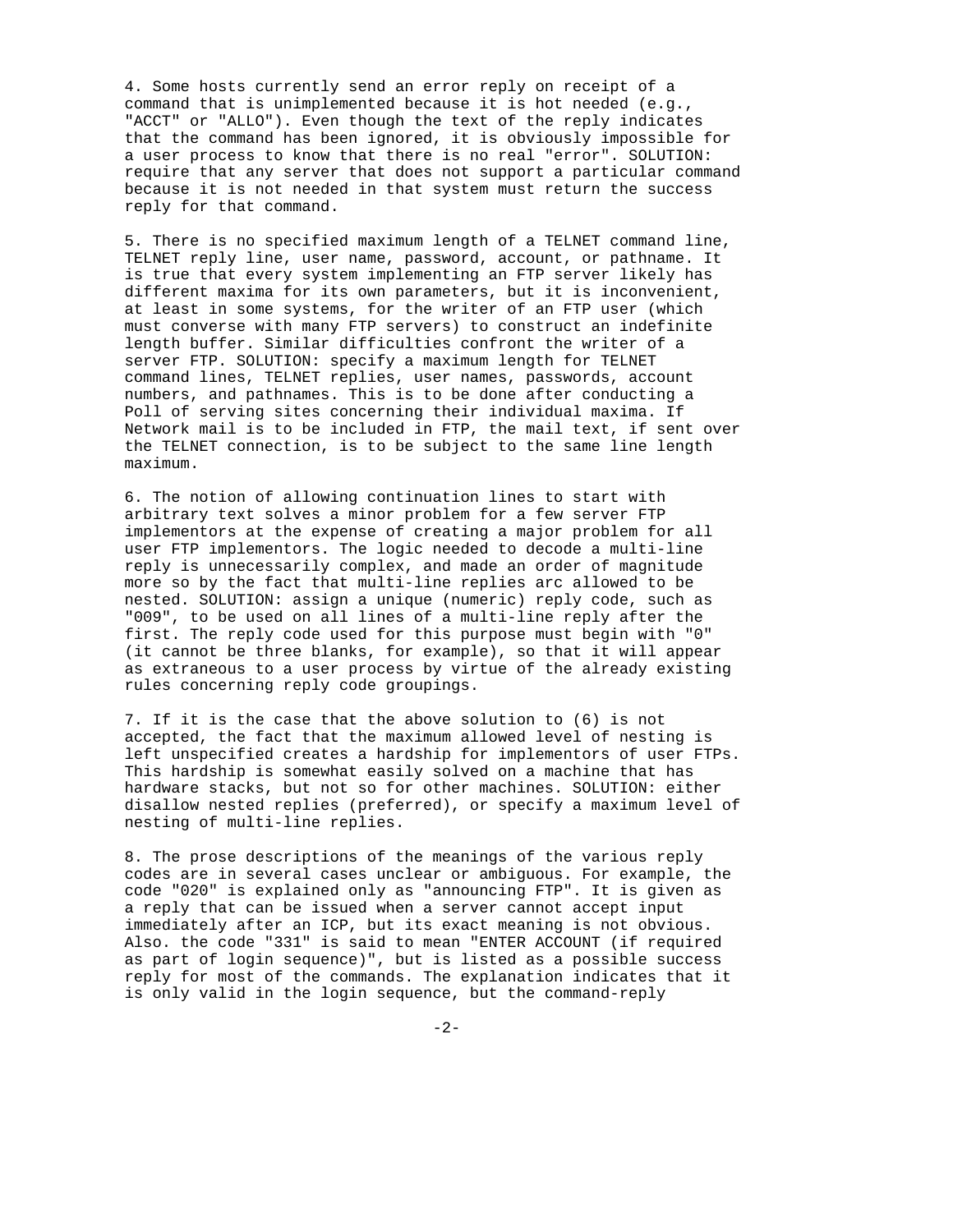correspondence table implies that it also means, "I can't do that without an account". SOLUTION: an expanded effort should be made by those who originated the reply codes to define them more completely.

A major complaint about the protocol concerns the fact that the writer of an FTP user process must handle a considerable number of special cases merely to determine Whether or not the last command sent was successful. It is admitted that the protocol is well-defined in all the following areas, but it is important to realize that the characteristic "well-defined" is necessary, but hot sufficient; for many reasons, it is very desirable to employ the simplest mechanism that satisfies all the needs. Following is a list of those drawbacks that unduly complicate the flow chart of an FTP user process:

9. Different commands have different success reply codes. A successful "USER" command, for example, returns a "230", whereas a successful "BYTE" command returns a "200". The stated concept that the first digit would carry this information does not apply, as "100" means success for "STAT", and "200" means success for "SOCK". SOLUTION: specify that any command must return a reply code beginning with some unique digit, such as "2", if successful, and anything other than that digit if not successful. For example this includes changing the success reply for STAT, Perhaps to "200".

10. Some commands have multiple possible success reply codes, e.g., "USER" and "REIN". It is undesirable for ah FTP user to be required to keep a list of reply codes for each command, all of which mean "command accepted, continue". Again, the stated concept concerning the first digit fails, as "230" and "330" are in truth both acknowledgments to a successful "USER" command. SOLUTION: same as for (9) above. The desire to communicate more specific information than simply "yes" or "no", such as the difficulty that some servers do not need all the login parameters, may be solved by having, for example, "230" mean "PASSWORD ACCEPTED, YOU ARE NOW LOGGED IN", and "237" mean "PASSWORD ACCEPTED, ACCOUNT NOW NEEDED". Given the solution to (4) above, a user process becomes much less interested in the difference between "YOU ARE NOW LOGGED IN" and "ACCOUNT NOW NEEDED". The important point is that the idea of "command accepted" is conveyed by the initial "2, and that finer gradations of meaning can be deduced by the user process, if desired.

11. The meanings of the various connection greeting reply codes are somewhat inconsistent. "300 connection greeting, awaiting input", if intended as a positive acknowledgments to the ICP, should be a 200-series reply, or if intended to be purely informative, a 000-series reply. If the former, then clearly "020 expected delay" is the corresponding negative acknowledgments, and should be a 400-series reply. It is however unlikely that notification of an expected delay would be of importance to a user Process without knowledge of the length of the delay. SOLUTION.: change "300 connection greeting" to a 000-series reply, perhaps